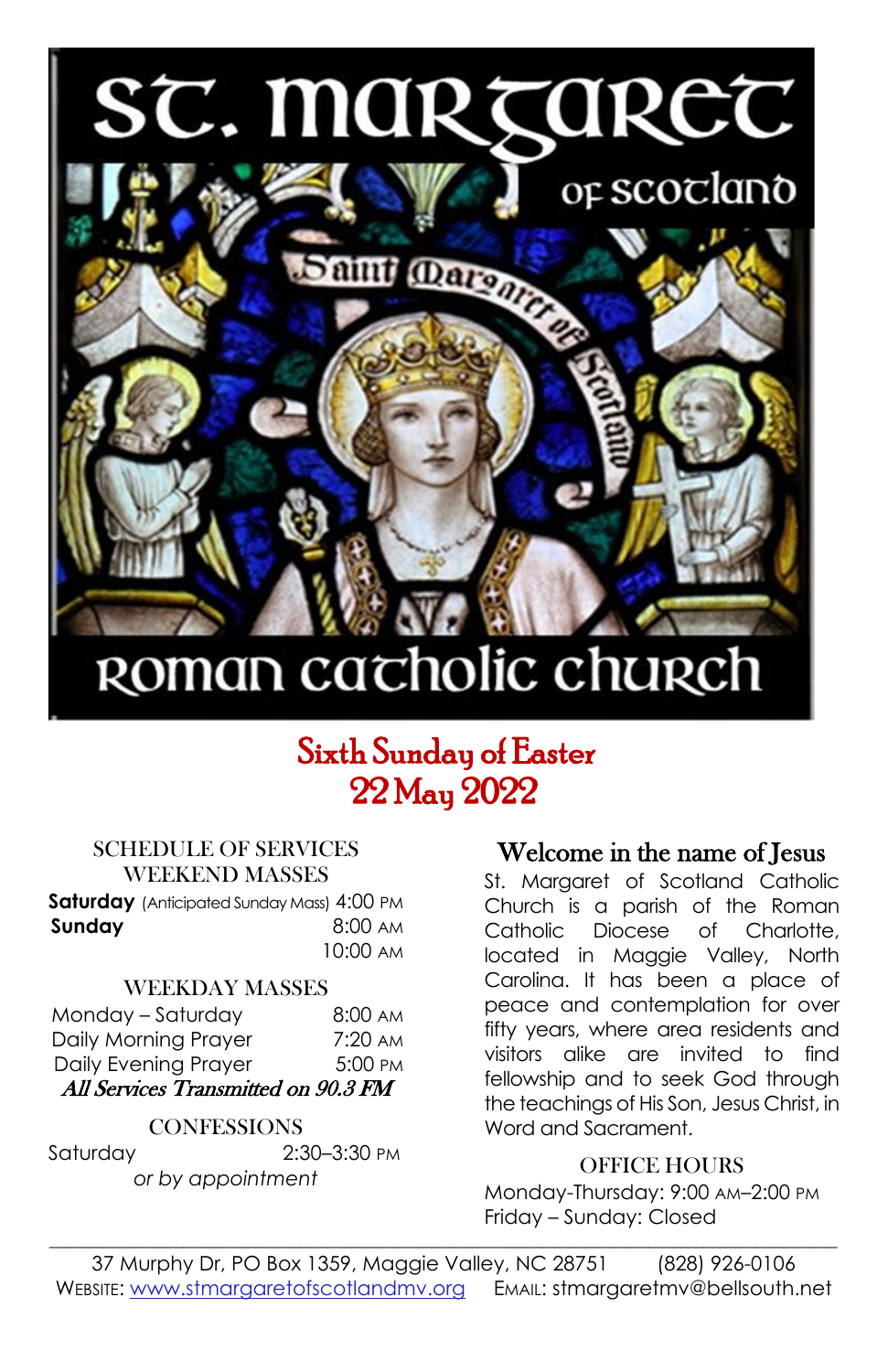| <b>STAFF</b>                                                 |                             |  |  |  |  |
|--------------------------------------------------------------|-----------------------------|--|--|--|--|
| The Rev. Dr. W. Becket Soule, OP<br>Email: wbsoule@rcdoc.org | Pastor                      |  |  |  |  |
| The Rev. Mr. Miles Merwin                                    | Deacon                      |  |  |  |  |
| Mrs. Rhonda Yarrington<br>Email: stmargaretmv@bellsouth.net  | Administrative<br>Assistant |  |  |  |  |
| Ms. Nicki Conroy<br>Email: stmargaretff@gmail.com            | <b>Faith Formation</b>      |  |  |  |  |
| Mrs. Virginia Erbrick                                        | <b>Bookkeeper</b>           |  |  |  |  |
| Mrs. Elaine Myers                                            | Organist                    |  |  |  |  |

**PARISH MEMBERSHIP:** Welcome to St. Margaret of Scotland Catholic Church! We are grateful for your worshipping with us. If you regularly attend Mass here in Maggie Valley, you are encouraged to register in the parish at the office during the week. Please note that a family must be registered at St. Margaret's in order for their children to be enrolled in our religious education program.

DAILY MORNING AND EVENING PRAYER: Daily Morning Prayer is at 7:20 AM and Daily Evening Prayer is at 5:00 PM. Books are available for those who wish to participate; all are welcome.

DAILY MASS: Mass is offered at 8:00 AM daily. Mass on Saturday morning will be cancelled.

**BREAKFAST WITH BECKET:** Bible study on Thursday mornings, right after 8:00 AM Mass. This week we will continue our study on the Book of Genesis (Ch. 31): Jacob and Laban. All are welcome.

AQUINAS CIRCLE: We will meet in the rectory sitting room on Tuesday evenings at 7:00 PM. This week we will examine I. q. 32: How do we know the Divine Persons? All are welcome.

COFFEE AND DONUTS: We will begin hosting coffee and donuts next Sunday, 29 May after 10:00 AM Mass. Look for the sign-up sheet in the narthex to host a weekend.

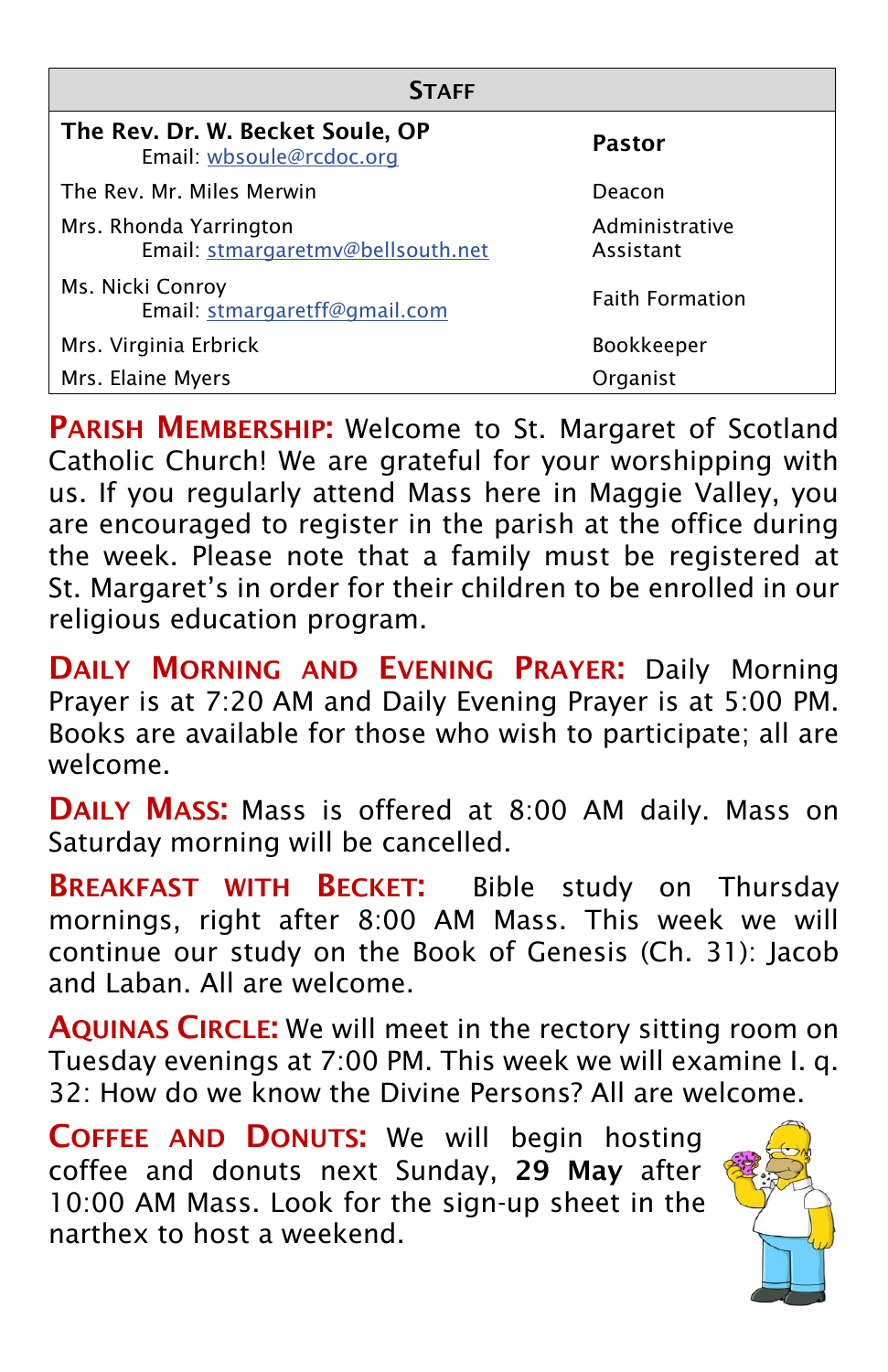CON-SOLATIO MISSION: Con-Solatio is a 501(c)(3) non-profit Catholic organization, based in Brooklyn, NY, which sends young missionaries around the world. Their mission statement states, "Walking with those whose hearts are wearied by loneliness, we seek to offer the comfort, consolation and hope of God's abiding Presence through personal life-transforming relationships that reveal the beauty and dignity of each person." Maria Huber will be living this mission out in a poor neighborhood outside of Tegucigalpa, Honduras for 16 months. In order to make this mission a reality, she invites you to join her as a financial and/or spiritual supporter of this powerful mission. If you would like to donate, support or would just like more information please visit [www.Con-Solatio.org.](www.Con-Solatio.org) Please feel free to reach out to her personally if you have any questions at (828)-734-1461 or [Fiatmihideus@gmail.com.](Fiatmihideus@gmail.com) Maria will also be speaking at all Masses next weekend.

PLEASE REMEMBER IN YOUR PRAYERS: Kathy Andersen, Laura Andersen, Cecilia Berg, Stephen Boyle, Denise Collins, Elliot Dowdell, Norma Esbenshade, Joe Gatlin, Myles Harris, Maryellen & Ray Hoefer, Joe Hoefer, Catherine & Larry Jones, Ben Loetz, Matt Loetz, John McCausland, Betty Metzger, Peter Mino, Christopher Palmiere, Pat & Suzanne Palmiere, George Pastore, Wayne Patton, Richard Phillips, Sue Quick, Ella Grace Revere, Edward Smathers, Tinley Jane Toner, Ed Toner, Lois Triolo, Pvt. Luke Turner, Stephen Underwood, Bruce Yarrington, Rylee Yarrington *Names will remain on this list for one month unless notified otherwise.*

| <b>OFFERTORY</b>                                                                                               |              |                       |  |  |  |
|----------------------------------------------------------------------------------------------------------------|--------------|-----------------------|--|--|--|
| Offertory<br><b>Votives</b>                                                                                    |              | Preservation &        |  |  |  |
|                                                                                                                |              | Improvement           |  |  |  |
| \$3,324**                                                                                                      | \$12.50      | \$5                   |  |  |  |
| <b>DIOCESAN SUPPORT APPEAL 2022</b>                                                                            |              |                       |  |  |  |
| Assessment/Goal                                                                                                | Paid to Date | <b>Unpaid Pledges</b> |  |  |  |
| \$22,634                                                                                                       | \$18,994.65* | \$5,546.85            |  |  |  |
| *Diocesan ledger does not always reflect recent contributions.<br>** Offertory does not reflect online giving. |              |                       |  |  |  |